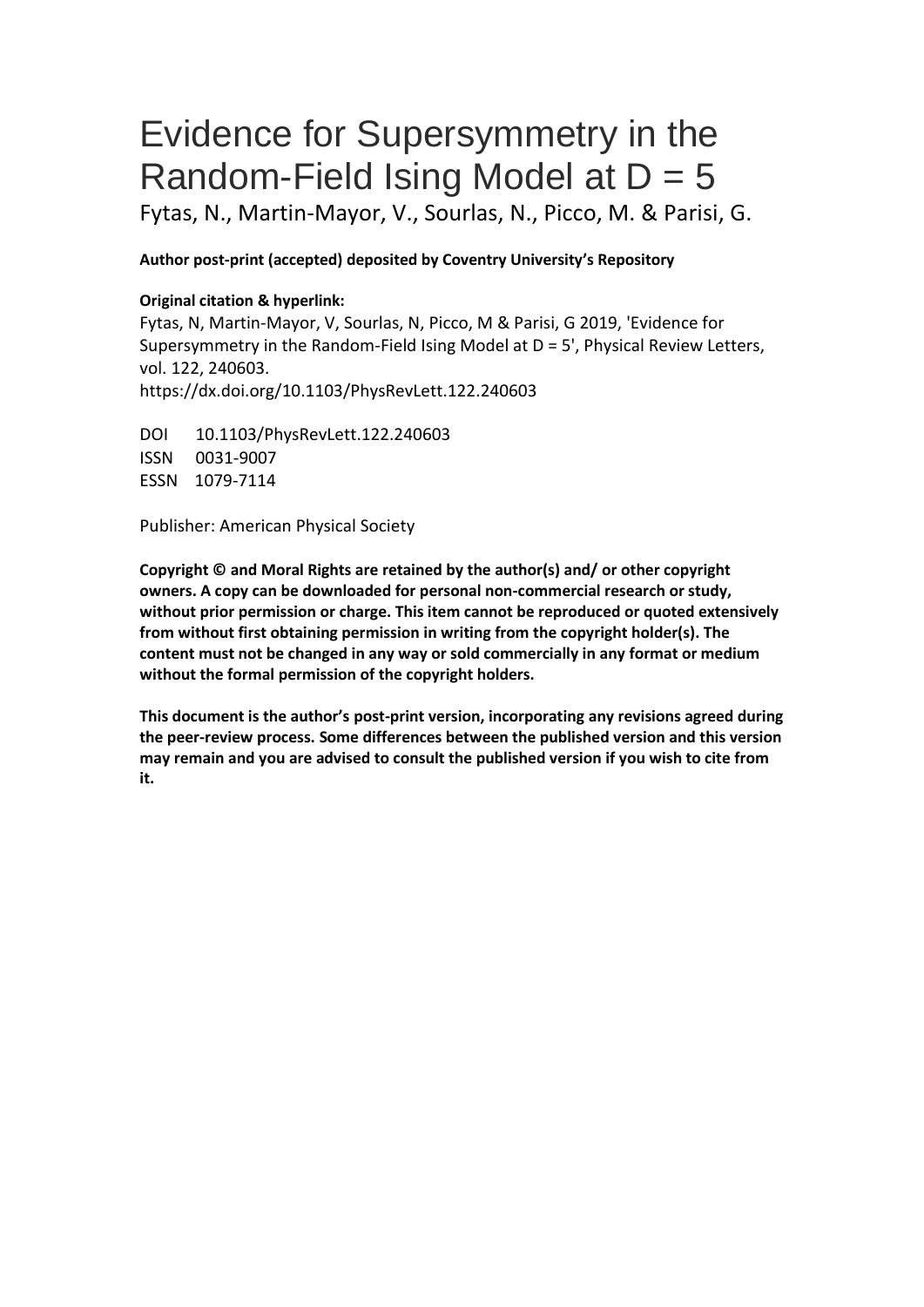## Evidence for Supersymmetry in the Random-Field Ising Model at  $D = 5$

Nikolaos G. Fytas,<sup>1</sup> Víctor Martín-Mayor,<sup>2, 3</sup> Giorgio Parisi,<sup>4</sup> Marco Picco,<sup>5</sup> and Nicolas Sourlas<sup>6</sup>

 $1$ Applied Mathematics Research Centre, Coventry University, Coventry CV1 5FB, United Kingdom

 $2$ Departamento de Física Téorica I, Universidad Complutense, 28040 Madrid, Spain

<sup>3</sup>Instituto de Biocomputacíon y Física de Sistemas Complejos (BIFI), 50009 Zaragoza, Spain

 $^{4}$ Dipartimento di Fisica, Sapienza Università di Roma,

P.le Aldo Moro 2, 00185 Rome, Italy and INFN, Sezione di Roma I,

IPCF – CNR, P.le A. Moro 2, 00185 Rome, Italy

 $5$ Laboratoire de Physique Théorique et Hautes Energies, UMR7589,

Sorbonne Université et CNRS, 4 Place Jussieu, 75252 Paris Cedex 05, France

 ${}^{6}$ Laboratoire de Physique Théorique de l'Ecole Normale Supérieure

(Unité Mixte de Recherche du CNRS et de l'Ecole Normale Supérieure,

associée à l'Université Pierre et Marie Curie, PARIS VI) 24 rue Lhomond, 75231 Paris Cedex 05, France

(Dated: May 28, 2019)

We provide a non-trivial test of supersymmetry in the random-field Ising model at five spatial dimensions, by means of extensive zero-temperature numerical simulations. Indeed, supersymmetry relates correlation functions in a D-dimensional disordered system with some other correlation functions in a  $D-2$  clean system. We first show how to check these relationships in a finite-size scaling calculation, and then perform a high-accuracy test. While the supersymmetric predictions are satisfied even to our high-accuracy at  $D = 5$ , they fail to describe our results at  $D = 4$ .

PACS numbers: 05.50.+q,75.10.Nr,02.60.Pn,75.50.Lk

Introduction.— The suggestion [\[1\]](#page-7-0) that the randomfield Ising model (RFIM) at the critical point [\[2–](#page-7-1)[4\]](#page-7-2) obeys supersymmetry came as a major surprise in Theoretical Physics. One of the implications of supersymmetry is dimensional reduction [\[5,](#page-7-3) [6\]](#page-7-4): the critical exponents of a disordered system at space dimension D and those of a pure (i.e. non-disordered) system at dimension  $D-2$ coincide. Let us remark that dimensional reduction is a consequence of [\[1,](#page-7-0) [7\]](#page-7-5), but not necessarily equivalent to, supersymmetry.

However, in spite of its power and elegance, it was soon clear that the applicability of supersymmetry is problematic. The original argument [\[1\]](#page-7-0) was based on the study of the solutions of the stochastic Landau-Ginsburg equations in the presence of a random magnetic field. Unfortunately, the crucial assumption of uniqueness of the solution of these equations [\[1\]](#page-7-0) (which holds at all orders in perturbation theory), fails beyond perturbation theory. In fact, it was immediately clear that in the RFIM the predicted dimensional reduction is absent at low dimensions (but not for branched polymers [\[8\]](#page-7-6) where dimensional reduction has been mathematically proven [\[9–](#page-7-7)[11\]](#page-7-8)): the RFIM has a ferromagnetic phase at  $D = 3$  [\[12,](#page-7-9) [13\]](#page-7-10) while the  $D = 1$  pure Ising model has no transition. Non-perturbative effects (e.g. bound-states in replica space  $[14-17]$  $[14-17]$  are obviously important in  $D = 3$ . Yet, their relevance for  $D > 3$  (specially upon approaching the presumed upper critical dimension  $D_u = 6$ ) is unclear. If we consider the case of  $D = 6 - \epsilon$ , different scenarios are possible, as listed below:

1. Nonperturbative effects could destroy supersymmetry at a finite order in the  $\epsilon$  expansion or, even worse, at  $D=6$ .

- 2. Violations of supersymmetry might be exponentially small  $\sim \exp(-A/\epsilon)$  (see e.g. Refs. [\[18,](#page-7-13) [19\]](#page-7-14); the computation of A is still an unsolved problem).
- 3. Supersymmetry has been suggested to be exact but only for  $D > D_{\text{int}} \approx 5.1$  [\[20–](#page-7-15)[22\]](#page-7-16). For  $D < D_{\text{int}}$  the supersymmetric fixed point becomes unstable with respect to non-supersymmetric perturbations.

In order to discriminate among these three scenarios, we need accurate simulations aimed to test some of the many predictions of supersymmetry. In the last few years, the development of a powerful panoply of simulation and statistical analysis methods [\[23](#page-7-17)[–25\]](#page-7-18) set the basis for a fresh revision of the problem. Great emphasis was made on the anomalous dimensions  $\eta$  and  $\overline{\eta}$  related to the decay of the connected and disconnected correlations functions, respectively [see Eq. [\(2\)](#page-2-0)]. Supersymmetry predicts  $\eta = \overline{\eta}$  (moreover, the *D*-dimensional RFIM  $\eta = \overline{\eta}$ ) are predicted to be equal to the anomalous dimension of the pure Ising model in dimension  $D-2$ ). Extensive numerical simulations at zero temperature showed that these relations fail at  $D = 3$  [\[23\]](#page-7-17) and  $D = 4$  [\[25\]](#page-7-18), but they are valid with good accuracy at  $D = 5$  [\[26\]](#page-7-19). These numerical results suggest that supersymmetry may be really at play at  $D = 5$ . We should mention as well a recent work using conformal boostrap [\[27\]](#page-7-20), where it was found that dimensional reduction holds in the RFIM for  $D \geq 5$ .

The predictions of supersymmetry go further beyond those regarding the critical exponents: they involve both finite volume effects and high-order correlations functions. Here, we will show that several non-trivial supersymmetry predictions hold at  $D = 5$  to a very high numerical accuracy. This is the first direct confirmation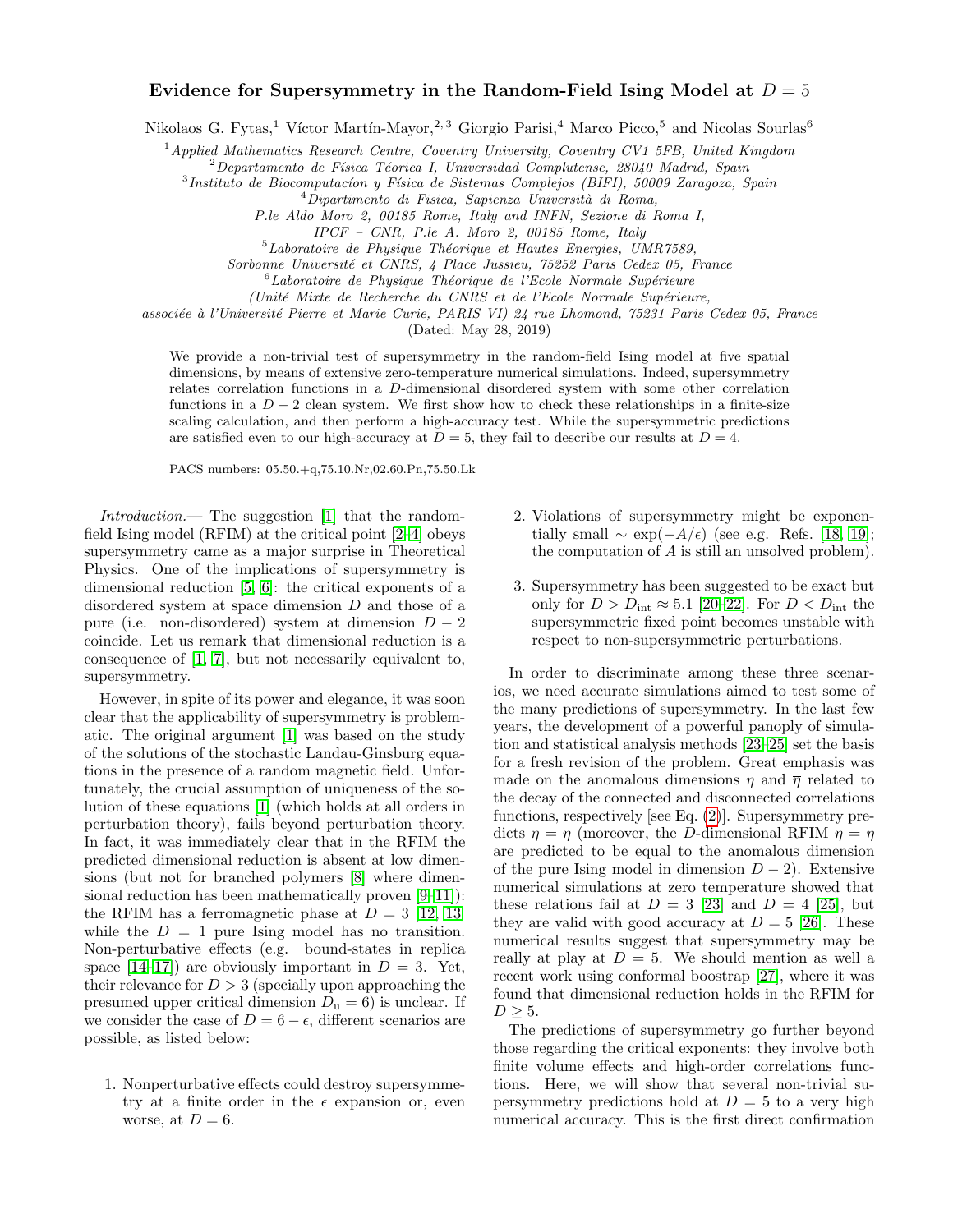that supersymmetry holds in the RFIM at high dimensions. As a consistency check, we show that the same relations are definitively not-satisfied at  $D = 4$ .

 $Simulation\ setup.$  — The Hamiltonian of the RFIM is

$$
\mathcal{H} = -J \sum_{\langle xy \rangle} S_x S_y - \sum_x h_x S_x , \qquad (1)
$$

with the spins  $S_x = \pm 1$  on a hypercubic lattice in D dimensions with nearest-neighbor ferromagnetic interactions and  $h_x$  independent random magnetic fields with zero mean and variance  $\sigma^2$ . Given our previous universality confirmations [\[28\]](#page-7-21), we have restricted ourselves to normal-distributed  $h_x$ . We work directly at zero temperature [\[29](#page-7-22)[–33\]](#page-7-23) because the relevant fixed point of the model lies there [\[34](#page-7-24)[–36\]](#page-7-25). The system has a ferromagnetic phase at small  $\sigma$ , that, upon increasing the disorder, becomes paramagnetic at the critical point  $\sigma_c$ . Here, we work directly at  $\sigma_c$ , namely at  $6.02395 \approx \sigma_c(D=5)$  [\[26\]](#page-7-19) and at  $4.17749 \approx \sigma_c(D=4)$  [\[25\]](#page-7-18).

We consider two correlation functions, namely the connected and disconnected propagators,  $C_{xy}^{(\text{con})}$  and  $C_{xy}^{(\text{dis})}$ :

<span id="page-2-0"></span>
$$
C_{xy}^{(\text{con})} \equiv \frac{\partial \overline{\langle S_x \rangle}}{\partial h_y}, \ C_{xy}^{(\text{dis})} \equiv \overline{\langle S_x \rangle \langle S_y \rangle}, \tag{2}
$$

where the  $\langle \cdots \rangle$  are thermal mean values as computed for a given realization, a *sample*, of the random fields  $\{h_x\}$ . Over-line refers to the average over the samples.

For each of these two propagators, we scrutinize the second moment correlation lengths [\[37\]](#page-7-26), as adapted to our geometrical setting. In particular, our chosen geometry is an elongated hypercube with periodic boundary conditions and linear dimensions  $L_x = L_y = L_z = L$  and  $L_t = L_u = RL$  (at  $D = 4$  we chose  $L_x = L_y = L$  and  $L_z = L_t = RL$ ) with aspect ratio  $R \ge 1$ . In fact, the supersymmetric identities that we will check in the critical region hold in the limit  $R \to \infty$ , which should be taken before the standard thermodynamic limit.

We simulated lattice sizes in the range  $L = 4 - 14$  at  $D = 5$  ( $L = 4 - 28$  at  $D = 4$ ) and aspect ratios  $1 \leq R \leq$ 5. Additional simulations for  $R = 10$  and  $L \le 10$  were performed at both 5D and 4D for consistency reasons. For each pair of  $(L, R)$ -values we computed ground states for  $10^5$  disorder samples. Our simulations and analysis closely follows the methodology outined in our previous works at  $D = 3$  and 4 [\[23,](#page-7-17) [25\]](#page-7-18) (for full technical details see Ref. [\[24\]](#page-7-27)).

Supersymmetric predictions. — Let us consider a point in the 5D lattice,  $\mathbf{r} = (\mathbf{x}, \mathbf{u})$  where  $\mathbf{x} = (x, y, z)$  refers to the first three cartesian coordinates, while  $\mathbf{u} = (t, u)$ . In a similar vein, for the 4D case, we split  $\mathbf{r} = (x, y, z, t) =$  $(\mathbf{x}, \mathbf{u})$  as  $\mathbf{x} = (x, y)$  and  $\mathbf{u} = (z, t)$ . The supersymmetric predictions (see [\[7,](#page-7-5) [38–](#page-8-0)[40\]](#page-8-1) and Appendix [A](#page-5-0) for a more paused exposition) are particularly simple for disconnected correlation functions:

<span id="page-2-1"></span>
$$
C_{\mathbf{x}_1,\mathbf{u};\mathbf{x}_2,\mathbf{u}}^{(\text{dis}),D} = \mathcal{Z} G_{\mathbf{x}_1;\mathbf{x}_2}^{\text{Ising},D-2},\tag{3}
$$

where G is the pure Ising model correlator, and  $\mathcal Z$  is a position independent normalization constant that will play no role (see below). Note that the left-hand side depends on both linear dimensions, L and RL, while the right-hand side depends only on L. Therefore, we must carefully consider under which conditions Eq. [\(3\)](#page-2-1) is expected to hold. In a more conventional study, one would require an hierarchy of length scales  $LR \gg L \gg \xi \gg 1$ (recall that  $\xi$  is the correlation length), while we demand for the  $D-2$  Euclidean distance  $\|\mathbf{x}_1 - \mathbf{x}_2\|/\xi \sim 1$ . We shall put under stress Eq. [\(3\)](#page-2-1) by demanding it to hold as well in the finite-size scaling regime

<span id="page-2-2"></span>
$$
LR \gg L \sim \xi \gg 1 , \quad \|\mathbf{x}_1 - \mathbf{x}_2\| / \xi \sim 1. \tag{4}
$$

These preliminaries lead us to consider a  $D-2$  Fourier transform in the D-dimensional RFIM

$$
\hat{C}_{\mathbf{k}}^{(\text{dis}),D} = \frac{1}{L^{D-2}} \sum_{\mathbf{x}_1,\mathbf{x}_2} e^{i(\mathbf{x}_1 - \mathbf{x}_2) \cdot \mathbf{k}} \overline{\langle S_{\mathbf{x}_1,\mathbf{u}} \rangle \langle S_{\mathbf{x}_2,\mathbf{u}} \rangle} . \quad (5)
$$

Note that the u-dependence vanishes due to the disorderaverage (hence we average over u in order to gain statistics). We then compute the second-moment correlation length from the ratio of  $\hat{C}_{\mathbf{k}}^{(\text{dis}),D}$  $\mathbf{k}^{(\text{ans}),D}$  at  $\mathbf{k} = \mathbf{0}$  and  ${\bf k}_{\rm min} = (2\pi/L, 0, 0)$  [\[37\]](#page-7-26)  $[{\bf k}_{\rm min} = (2\pi/L, 0)$  for  $D = 4]$ . The important observation is that, because the constant  $\mathcal Z$  in the r.h.s. of Eq. [\(3\)](#page-2-1) cancels when computing the ratio, the dimensionless ratio  $\xi^{\text{(dis)}}/L$  as computed in the D-dimensional RFIM coincides with  $\xi/L$  as computed in the  $D-2$  Ising model. This equality holds if  $\xi^{\text{(dis)}}/L$ is computed precisely at the critical point  $\sigma_c$  and if the thermodynamic limit is taken under conditions [\(4\)](#page-2-2).

If we now consider the four-body disconnected correlation function, supersymmetry predicts a relation analogous to Eq. [\(3\)](#page-2-1) (the normalization in the r.h.s changes to  $\mathcal{Z}^2$ , so we may compute as well a  $(D-2)$ -dimensional  $U_4$  parameter,

<span id="page-2-3"></span>
$$
M_{\mathbf{u}} = \sum_{\mathbf{x}} S_{\mathbf{x}, \mathbf{u}} , U_4 = \overline{\langle M_{\mathbf{u}}^4 \rangle} / \overline{\langle M_{\mathbf{u}}^2 \rangle}^2 , \tag{6}
$$

that is predicted to coincide with that of the critical  $D-2$ Ising model (under the same condition discussed above for  $\xi^{\text{(dis)}}/L$ ). Again, we improve our statistics by averaging both  $\langle M_{\mathbf{u}}^4 \rangle$  and  $\langle M_{\mathbf{u}}^2 \rangle$  over **u**.

We finally address the supersymmetric predictions for the connected correlation function. It is convenient to consider the correlation functions K defined as

$$
K_{\mathbf{x}_1;\mathbf{x}_2} = \sum_{\mathbf{u}} C_{\mathbf{x}_1,\mathbf{0};\mathbf{x}_2,\mathbf{u}}^{(\text{con})}.
$$
 (7)

The Ward identity for supersymmetry [\[38\]](#page-8-0) implies, see Appendix [B,](#page-5-1) that the second-moment correlation length  $\xi_{\sigma-\eta}^{(\rm con)}$  computed from K [\[41\]](#page-8-2) is equal to the disconnected correlations length. This prediction  $\xi_{\sigma-\eta}^{(\text{con})} = \xi^{(\text{dis})}$  does not make direct reference to dimensional reduction.

 $Results.$  — Let us start by recalling in Table [I](#page-3-0) the  $(D 2$ ) = 2, 3 universal quantities from the pure Ising model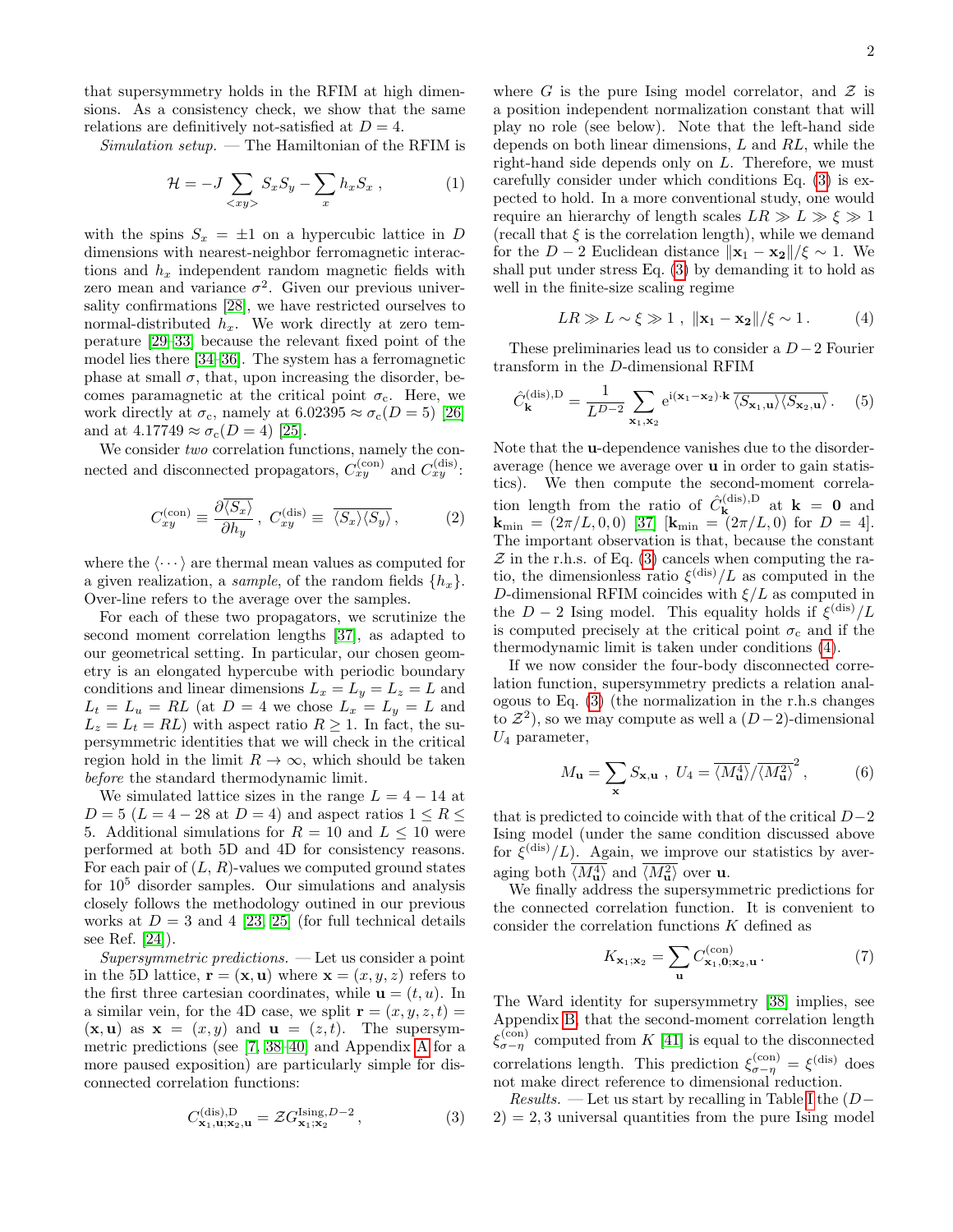

<span id="page-3-1"></span>FIG. 1.  $\binom{(\mathrm{dis})}{L, R}/L$  vs.  $L^{-\omega}$  for various R values, as computed in the  $D = 5$  RFIM. The value of the corrections to scaling exponent  $\omega$  corresponds to the pure Ising model in three spatial dimensions, see Table [I](#page-3-0) (the value from Ref. [\[44\]](#page-8-3) is so accurate that we took their central value as numerically exact). The dashed horizontal line corresponds to the value for  $\xi/L$ , also shown in Table [I.](#page-3-0) The continuous line is a fit to our  $R = 5$  data (see text for details). The extrapolation to  $L = \infty$  obtained from the fit is compatible with the pure Ising model value, as predicted by supersymmetry.

that we aim to recover from the D dimensional RFIM. We shall need as well the value of the leading corrections to scaling exponent  $\omega$ ); the analysis we present is done using the exponent  $\omega$  given by dimensional reduction, which is not far from the one computed in the large-scale simulations at  $D = 5$  [\[26\]](#page-7-19).

First, we consider the dimensionless ratio  $\xi^{(\text{dis})}(L,R)/L$  in Fig. [1.](#page-3-1) Our first task, recall Eq. [\(4\)](#page-2-2), is to extract the large- $R$  limit. The good news is that we expect this limit to be reached exponentially in  $R$ and uniformly in  $L$  [\[45\]](#page-8-4). In fact, the comparison of our numerical results for  $R = 5$  and 10 suggests that (within our statistical accuracy)  $R = 5$  is large enough. Therefore, we focus the analysis on  $R = 5$ , where we reach our largest L value, namely  $L = 14$ . As it is clear from Fig. [1,](#page-3-1) our data are accurate enough to resolve corrections to scaling. Furthermore, the non-monotonic L-evolution of  $\xi^{(\text{dis})}(L, R = 5)/L$  implies that subleading corrections cannot be neglected. Hence, we have attempted to represent these sub-leading corrections in an effective way by means of a fit to a polynomial 3 0.6431(1) [\[43\]](#page-8-6) 1.6036(1) [\[43\]](#page-8-6) 0.82966(9) [\[44\]](#page-8-3) 0. <sup>00</sup> 0. <sup>05</sup> 0.1 <sup>0</sup> 0.1 <sup>5</sup> 0. <sup>20</sup> 0. <sup>25</sup> 0.30 0.3 <sup>5</sup>

<span id="page-3-0"></span>TABLE I. Universal quantities as computed in the pure Ising model at two and three spatial dimensions. The somewhat controversial situation with the corrections to scaling exponent  $\omega$  in two dimensions is discussed in Appendix [D.](#page-6-0)

| $D-2$          | $\mathcal{E}/L$  | $U_A$            | $\omega$          |
|----------------|------------------|------------------|-------------------|
| $\overline{2}$ | $0.9050488$ [42] | $1.16793$ [42]   | 1.75              |
| 3              | $0.6431(1)$ [43] | $1.6036(1)$ [43] | $0.82966(9)$ [44] |



<span id="page-3-2"></span>FIG. 2. As in Fig. [1,](#page-3-1) but for the  $\xi_{\sigma-\eta}^{(\text{con})}(L,R)/L$  data, as computed in the  $D = 5$  RFIM. The agreement of the  $L =$  $\infty$  extrapolation with the value of  $\xi/L$  from the pure Ising model is a direct confirmation of the supersymmetric Ward identity, see Appendix [B.](#page-5-1) Inset: Zoom of main panel data corresponding to  $R = 5$ , 10, and  $L > 4$ . For the sake of clarity, in the vertical axis, we have subtracted the value of the pure Ising model (see also Table [I\)](#page-3-0).

in  $L^{-\omega}$ . We have included in the fit only data with  $L \ge L_{\text{min}}$ . We have attempted to keep both  $L_{\text{min}}$  and the order of the polynomial as low as possible. We find a fair fit  $(\chi^2/\text{dof} = 3.24/2, p\text{-value}=20\%)$  with a cubic polynomial and  $L_{\text{min}} = 6$ . The corresponding extrapolation to  $L = \infty$  is

$$
\lim_{L \to \infty} \left( \lim_{R \to \infty} \frac{\xi^{(\text{dis})}(L, R)}{L} \right) = 0.654(13), \quad (8)
$$

which is statistically compatible to the three-dimensional result in Table [I.](#page-3-0) Hence, our first check of supersymmetry has been passed. The strength of this check is quantified by our 2% accuracy.

The analysis of  $\xi_{\sigma-\eta}^{(\text{con})}(L,R)/L$ , see Fig. [2](#page-3-2) is carried out along the same lines. We find a good fit  $(\chi^2/\text{dof} =$ 0.63/3, p-value=89%) with a quadratic polynomial in  $L^{-\omega}$  and  $L_{\text{min}} = 6$ . The corresponding extrapolation to  $L = \infty$  is

$$
\lim_{L \to \infty} \left( \lim_{R \to \infty} \frac{\xi_{\sigma - \eta}^{(\text{con})}(L, R)}{L} \right) = 0.642(7). \tag{9}
$$

It follows that we have checked supersymmetry to a 1% accuracy.

Our  $U_4(L, R)$  data, see Fig. [3,](#page-4-0) can be analyzed in a similar vein. We find a fair fit  $(\chi^2/\text{dof} = 6.85/4, p$ value=14%) with a quadratic polynomial in  $L^{-\omega}$  and  $L_{\text{min}} = 5$ . The corresponding extrapolation to  $L = \infty$  is

$$
\lim_{L \to \infty} \left( \lim_{R \to \infty} U_4(L, R) \right) = 1.604(3), \quad (10)
$$

again compatible with the three-dimensional pure Ising model value (Table [I\)](#page-3-0). Supersymmetry is checked to the 0.2% level, this time.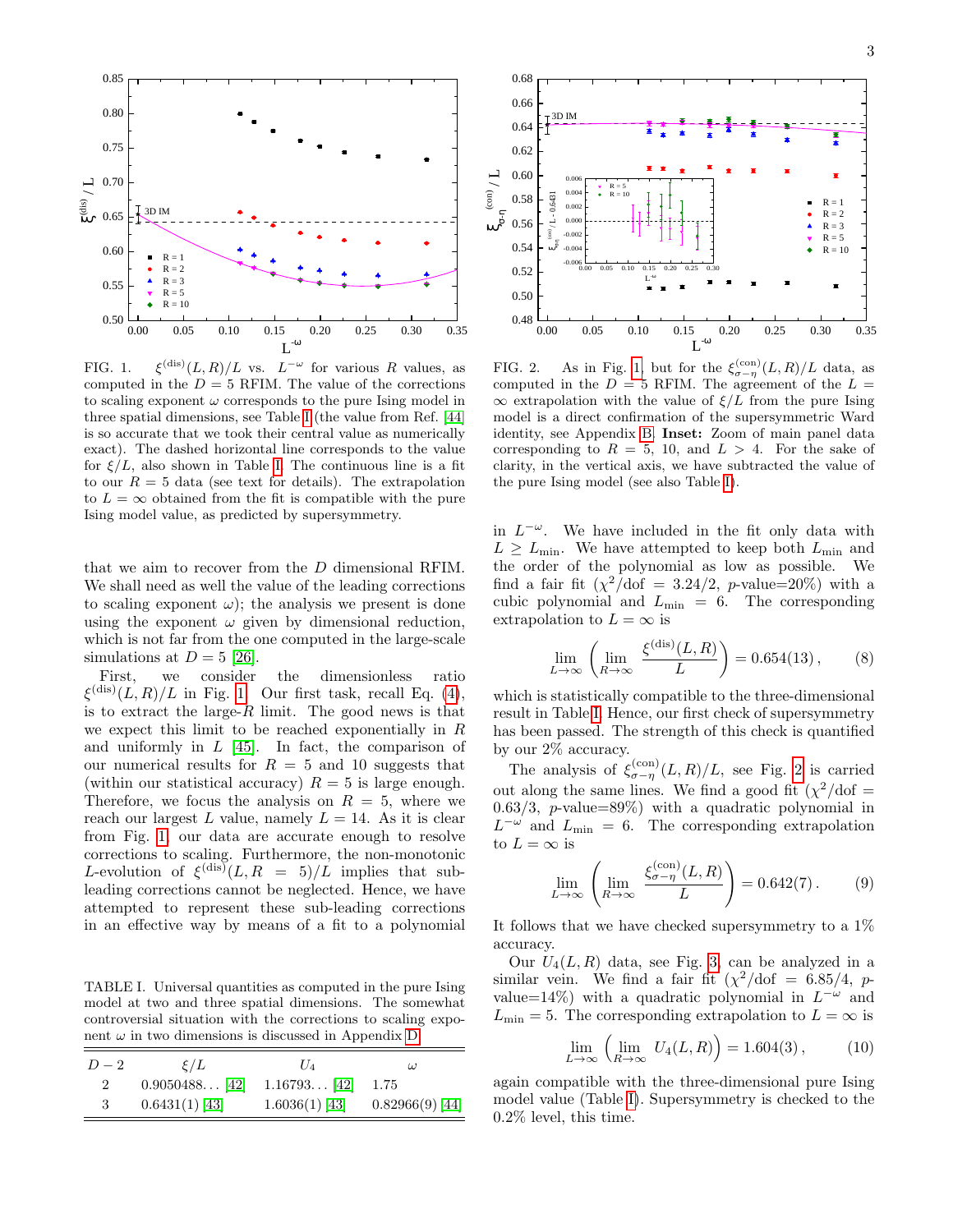

<span id="page-4-0"></span>FIG. 3. As in Fig. [1,](#page-3-1) but for the  $U_4(L, R)$  data, as computed in the  $D = 5$  RFIM. For comparison, we also show data for the pure Ising model in three spatial dimensions. Corrections to scaling in the pure model are of similar size (but opposite sign) to those of the large R limit for the  $RFIM$  at  $D=5$ .

Finally, as a comparison, we show our data for the 4D RFIM Ising model in Fig [4.](#page-4-1) Even after carrying out the double limit  $L \to \infty$  and  $R \to \infty$ , all three dimensionless quantities differ from their values in the 2D pure Ising ferromagnet. Although this is hardly a surprise (recall, for instance, exponents  $\eta$  and  $\overline{\eta}$  [\[25\]](#page-7-18)), the discrepancy is at least at the 10% level.

Conclusions.— The finding of supersymmetry and dimensional reduction in the RFIM is, arguably, one of the most surprising results in Theoretical Physics. Here, thanks to state-of-the-art numerical techniques, we have carried out a precision test of supersymmetry. Although supersymmetry is clearly broken at  $D = 4$ , the  $D = 5$ RFIM is supersymmetric with good accuracy. Hence, the Scenario 1 in the Introduction is plainly discarded.

The only remaining contenders are Scenarios 2 and 3. Exponent  $\omega$  might help to settle the question. In the  $\epsilon$  expansion  $(\epsilon = 6 - D)$  we find at least two exponents:  $\omega_{\text{DR}} = \epsilon + \mathcal{O}(\epsilon^2)$  (obtained through dimensional reduction) and  $\omega_{\text{NS}} = 2 + \mathcal{O}(\epsilon^2)$  (due to irrelevant nonsupersymmetric operators). The large value of  $\omega$  found here and in Ref. [\[26\]](#page-7-19) (the values for  $\omega(D)$  are in Appendix [C\)](#page-6-1), agrees with dimensional reduction and favors Scenario 2. Indeed, in Scenario 3 supersymmetry is broken only for space dimension  $D < D<sub>int</sub>$ , suggesting a much smaller value  $\omega(D = 5) \sim D_{\text{int}} - D \approx 0.1$ . However, further studies are needed to resolve this delicate issue.

### ACKNOWLEDGMENTS

We acknowledge partial financial support from Ministerio de Economía, Industria y Competitividad (MINECO, Spain) through Grant No. FIS2015-65078- C2, and from the European Research Council (ERC) un-



<span id="page-4-1"></span>FIG. 4. Dimensionless quantities  $\xi^{(\text{dis})}(L, R)/L$  (a),  $\xi_{\sigma-\eta}^{(\text{con})}(L,R)/L$  (b) and  $U_4(L,R)$  (c) vs.  $L^{-\omega}$  as computed in the  $D = 4$  RFIM. We set  $\omega = 1.75$  from Table [I.](#page-3-0) We show the corresponding universal values for the 2D pure Ising model (black dashed lines). Note that for  $R = 1$  there are two natural ways of computing  $U_4$ . One way (black squares) is averaging over a co-dimension two manifold [this is the natural way for a supersymmetry check, recall Eq. [\(6\)](#page-2-3)]. The other way, which is the natural one when studying the  $D = 4$ RFIM per se, is averaging over the full four-dimensional lattice (green diamonds). Clearly, the two choices differ, both at finite L and in the large-L limit. Instead, for  $\xi_{\sigma-\eta}^{(\rm con)}(L,R)/L$ these two kinds of spatial-averaging coincide by construction. The horizontal green dotted lines are the large- $L$  limit, as obtained for the  $D = 4$  RFIM [\[25\]](#page-7-18).

der the European Union's Horizon 2020 research and innovation program (Grant No. 694925). N. G. F. and M. P. were supported by a Royal Society International Exchanges Scheme 2016/R1.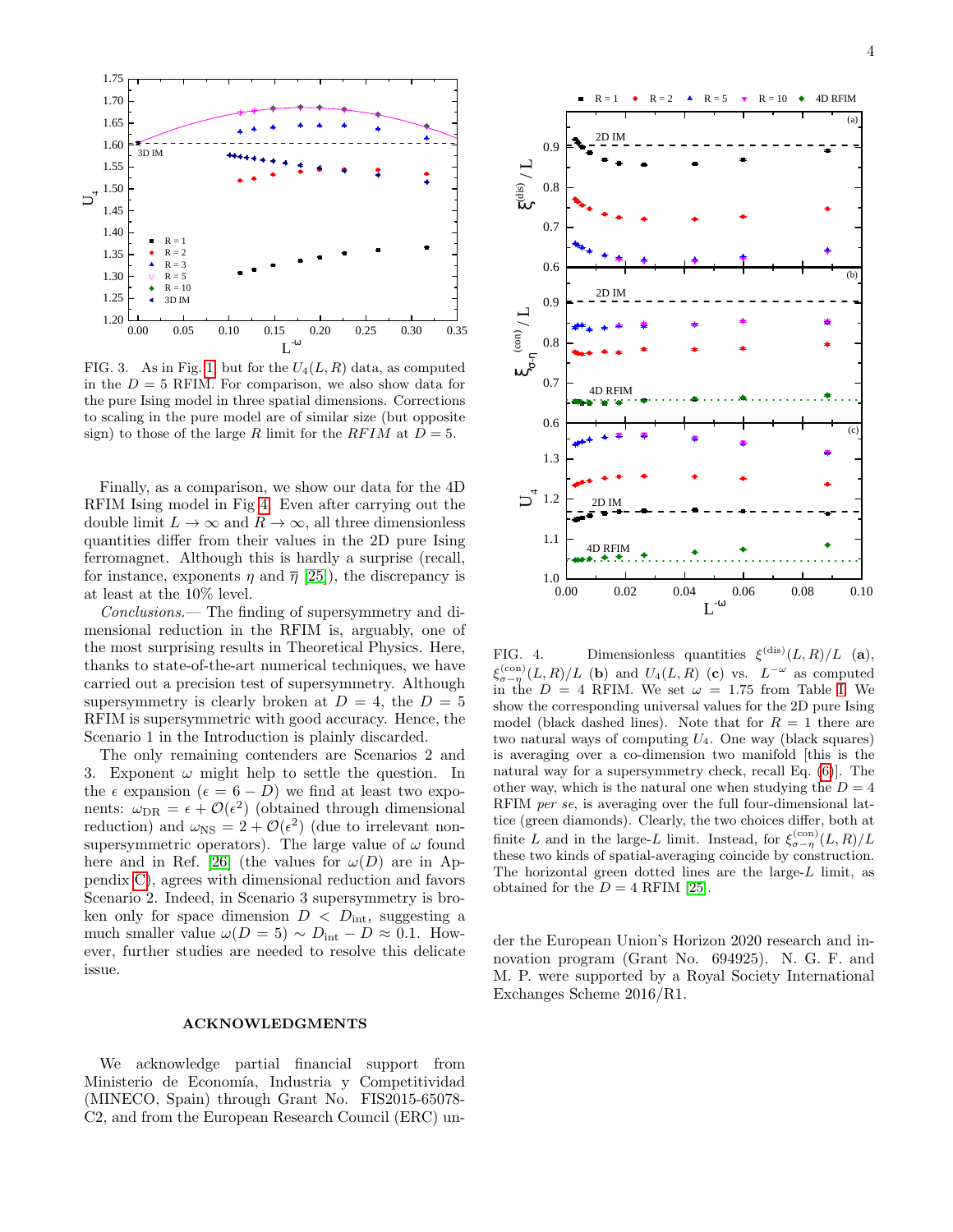#### <span id="page-5-0"></span>Appendix A: Finite volume supersymmetry

In the case of RFIM in the Landau-Ginsburg form, it is well known that we can neglect the thermal fluctuations near the critical temperature and the model becomes equivalent to a stochastic differential equation. Under the approximation of uniqueness of the solution, we arrive to a supersymmetric field theory. In this theory we can define the superfield  $\Phi(X)$  as function of the superposition  $X = x \oplus \theta$ ,

$$
\Phi(X) = \phi(x) + \bar{\theta}\psi(x) + \bar{\psi}(x)\theta + \bar{\theta}\theta\lambda(x), \quad (A1)
$$

where  $\theta$  is a complex anticommuting quantity,  $\phi(x)$  is the original field and  $\psi(x)$  and  $\lambda(x)$  are auxiliary fields, whose correlations functions are related to the response functions. For instance, in the supersymmetric formulation the connected propagator  $C_{xy}^{(\text{con})}$  corresponds to the propagator of the fermionic field  $\langle \bar{\psi}(x)\psi(y)\rangle$ , while the disconnected propagator  $C_{xy}^{(\text{dis})}$  corresponds to the propagator for the bosonic field  $\langle \phi(x)\phi(y)\rangle$ .

In the infinite volume limit, the theory is invariant under the supergroup  $O(D|2)$  which implies that the correlation functions are functions of the superdistances. In particular, the correlation function  $\langle \Phi(X)\Phi(Y) \rangle$  is a function of

<span id="page-5-5"></span>
$$
(X - Y)^2 = r^2 + (\theta_x - \theta_y)(\overline{\theta}_x - \overline{\theta}_y) , \qquad (A2)
$$

where  $r^2$  is the (squared) Euclidean distance between points  $x$  and  $y$  in the  $D$ -dimensional space:

<span id="page-5-2"></span>
$$
\langle \Phi(x)\Phi(y)\rangle = \langle \phi(x)\phi(y)\rangle + \bar{\theta}\theta \langle \bar{\psi}(x)\psi(y)\rangle = F(Z)
$$
 (A3)

where  $Z = (X - Y)^2$ . By Taylor expanding both sides of Eq. [\(A3\)](#page-5-2) in powers of  $\bar{\theta}\theta$  we conclude that

$$
F(Z) = F(r^2) + \bar{\theta}\theta F'(r^2), \qquad (A4)
$$

because all higher powers of  $\bar{\theta}\theta$  vanish. We readily obtain the Ward identity [\[38\]](#page-8-0)

<span id="page-5-3"></span>
$$
\langle \bar{\psi}(x)\psi(y)\rangle = -\frac{\mathrm{d}\langle \phi(x)\phi(y)\rangle}{\mathrm{d}r^2} \,. \tag{A5}
$$

We note that Eq. [\(A5\)](#page-5-3) implies for the RFIM in a infinite lattice that

<span id="page-5-4"></span>
$$
C_r^{\text{(con)}} = -\mathcal{Z}_2 \frac{\mathrm{d}}{\mathrm{d}r^2} C_r^{\text{(dis)}},\tag{A6}
$$

where large r and  $\xi$  are assumed ( $\xi$  is the correlation length), so that D-dimensional rotational invariance is restored, and  $\mathcal{Z}_2$  is a position-independent (therefore, irrelevant for us) constant[\[46\]](#page-8-7). These relations [\(A3-](#page-5-2)[A6\)](#page-5-4) lead to a bunch of Ward identities among various correlation functions. One also finds that the probability distribution of the  $\phi$  field on a  $d \equiv D - 2$ -dimensional hyperplane is the same of the dimensional reduced theory.

However, in a finite volume rotational invariance is broken so that supersymmetry and dimensional reduction are lost. Fortunately close examination of the argument shows that we do not need the full  $O(D|2)$  supersymmetry, but the  $O(2|2)$  supersymmetry is enough in order to have dimensional reduction. In order to recover the  $O(2|2)$  supersymmetry, the system size needs to be infinite only in the remaining two dimensions.

Our choice (see main text) is to stay in a system of linear size  $L$  in  $d$  directions and of size  $LR$  in two directions. At the end we need to consider the limit  $R \to \infty$  in order to have supersymmetry and dimensional reduction. Let us write the D dimensional coordinates  $\bf{r}$  as  $(\bf{x}, \bf{u})$ , where  $x$  is d-dimensional and  $u$  is two dimensional. We can write

$$
X = \mathbf{r} \oplus \theta = \mathbf{x} \oplus \mathbf{u} \oplus \theta. \tag{A7}
$$

The  $O(2|2)$  supersymmetry acts on the two-dimensional subspace, labeled by coordinates  $\mathbf{u} \oplus \theta$ , that becomes infinite in the  $R \to \infty$  limit. Dimensional reduction gives informations only on the probability distribution on fields on the hyperplanes at fixed **u** that have volume  $L^d$ .

Supersymmetry does not give us information on the behaviour of the correlations function of fields whose u is different, unless we stay at distances much smaller than L, where  $2 + d$  rotational invariance is recovered. It connects however responce functions at different u with the correlations functions at fixed u, as we shall see below.

### <span id="page-5-1"></span>Appendix B: The Ward Identity and its consequences

As explained above (see also main text), we shall be considering points in the five-dimensional lattice,  $\mathbf{r} =$  $(\mathbf{x}, \mathbf{u})$  where  $\mathbf{x} = (x, y, z)$  refers to the first three cartesian coordinates, while  $\mathbf{u} = (t, u)$ . In a similar vein, for the  $D = 4$  case, we split  $\mathbf{r} = (x, y, z, t) = (\mathbf{x}, \mathbf{u})$  as  $\mathbf{x} =$  $(x, y)$  and  $\mathbf{u} = (z, t)$ . The (squared) Euclidean distance between two points in the  $D$  dimensional lattice will be named  $r^2 = \mathbf{x}^2 + \rho^2$  (in  $D = 5$ ,  $\rho^2 = t^2 + u^2$ , while in  $D = 4$  we have  $\rho^2 = z^2 + t^2$ .

In the finite L case we only have a  $O(2|2)$  supersymmetry. Therefore, instead of the Ward identities corresponding to  $O(D|2)$ , see Eqs. [\(A2](#page-5-5)[,A6\)](#page-5-4), the Bosonic and Fermionic propagators are now related through a  $O(2|2)$ Ward identity that tells us that

<span id="page-5-6"></span>
$$
C_{\mathbf{x},\mathbf{u}}^{(\text{con})} = -\mathcal{Z}_2 \frac{\mathrm{d}}{\mathrm{d}\rho^2} C_{\mathbf{x},\mathbf{u}}^{(\text{dis})} . \tag{B1}
$$

In our geometry, we only have the full D-dimensional rotational symmetry for  $x^2 \ll L^2$ . Instead, in the limit of a large aspect ratio,  $R \to \infty$ , we have two-dimensional rotational symmetry (for the u variables) for any x. Thus, we expect the two correlation functions  $C_{\mathbf{x},\mathbf{u}}^{(\text{dis})}$  and  $C_{\mathbf{x},\mathbf{u}}^{(\text{con})}$ to be functions of

$$
g(\mathbf{x}) + \rho^2, \tag{B2}
$$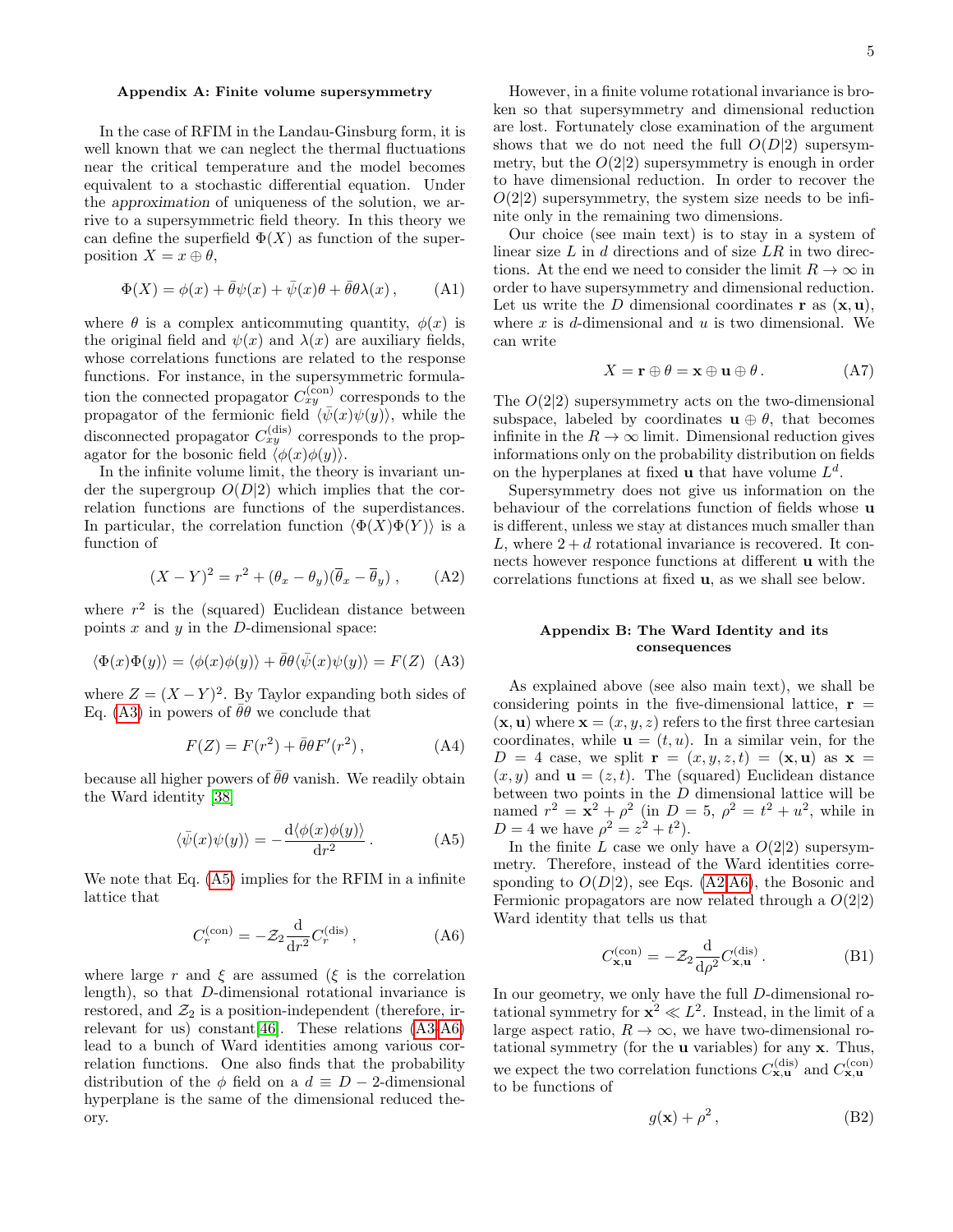where  $g(\mathbf{x})$  is some function of the d-dimensional coordinates that reduces to the *d*-dimensional Euclidean distance  $x^2$  in the limit  $x^2 \ll L^2$  [a simple possibility in  $D=5$  would be  $g(\mathbf{x})=L^2\pi^{-2}(\sin^2 \pi x/L + \sin^2 \pi y/L +$  $\sin^2 \pi z/L$ ].

Let us now consider the u-averaged correlation function

$$
K_{\mathbf{x}_1;\mathbf{x}_2} = \sum_{\mathbf{u}} C_{\mathbf{x}_1,\mathbf{0};\mathbf{x}_2,\mathbf{u}}^{(\text{con})} \,, \tag{B3}
$$

The  $D = 5$  reasoning goes as follows (the  $D = 4$  case is analogous):

<span id="page-6-2"></span>
$$
K_{\mathbf{x}_1;\mathbf{x}_2} \approx \iint_{-\infty}^{\infty} dt \, du \, C_{\mathbf{x}_1,0,0;\mathbf{x}_2,t,u}^{(\text{con})}.
$$
 (B4)

We now introduce polar coordinates in the  $(t, u)$  plane,  $t = \rho \cos \varphi$  and  $u = \rho \sin \varphi$ :

$$
K_{\mathbf{x}_1;\mathbf{x}_2} \approx \pi \int_0^\infty \mathrm{d}\rho^2 \, C_{\mathbf{x}_1,0,0;\mathbf{x}_2,\rho,0}^{(\text{con})} \,. \tag{B5}
$$

Our next step, will be using the Ward identity [\(B1\)](#page-5-6):

<span id="page-6-3"></span>
$$
K_{\mathbf{x}_1;\mathbf{x}_2} \approx \pi \mathcal{Z}_2 \int_0^\infty d\rho^2 \left[ -\frac{d}{d\rho^2} C^{(\text{dis})}_{\mathbf{x}_1,0,0;\mathbf{x}_2,\rho,0} \right],\quad (B6)
$$

and thus, we finally get

$$
K_{\mathbf{x}_1;\mathbf{x}_2} \approx \pi \mathcal{Z}_2 C_{\mathbf{x}_1,0,0;\mathbf{x}_2,0,0}^{\text{(dis)}}.
$$
 (B7)

Note that, because we shall be taking the limit of large  $R$  at fixed  $L$ , the gap in the transfer matrix scales as 1/L. Therefore, the correlation function  $C_{\mathbf{x}_1,0,0;\mathbf{x}_2,\rho,0}^{(\text{dis})}$  decays exponentially in  $\rho$  (for any L), so the convergence of the two-dimensional integrals in Eqs. [\(B4\)](#page-6-2)–[\(B6\)](#page-6-3) poses no problems.

Hence, in the large- $R$  limit, the second-moment correlation length  $\xi_{\sigma-\eta}^{(\text{con})}$  is predicted to coincide with the one obtained from the disconnected propagator. The prediction holds to a high accuracy in the RFIM in  $D = 5$ , but certainly not in  $D = 4$  (see Fig. 4 in the main part).

Let us conclude this section by explainig our naming  $\xi_{\sigma-\eta}^{(\rm con)}$  to the correlation length extracted from the K propagator, which stems from the way it is computed. Indeed, the Fluctuation-Dissipation relations for Gaussian random-fields [\[24\]](#page-7-27) suggest a simple way to compute the  $K_{\mathbf{x}_1;\mathbf{x}_2}$  propagator. Let

$$
\sigma(\mathbf{x}) = \sum_{\mathbf{u}} S_{\mathbf{x},\mathbf{u}}, \ \eta(\mathbf{x}) = \sum_{\mathbf{u}} h_{\mathbf{x},\mathbf{u}},
$$

then

$$
K_{\mathbf{x}_1;\mathbf{x}_2}=\frac{1}{R^2L^2}\overline{\langle \sigma(\mathbf{x_1})\eta(\mathbf{x_2})\rangle}\,.
$$

Of course,  $x_1$  and  $x_2$  might be interchanged, so it is



<span id="page-6-4"></span>FIG. 5. The corrections to scaling exponent  $\omega$ , as computed from the RFIM in  $D = 3$  [\[23\]](#page-7-17),  $D = 4$  [\[25\]](#page-7-18) and  $D = 5$  [\[26\]](#page-7-19) in units of  $6 - D$  versus the space dimension. If we explicitly assume dimensional reduction (DR), we also have an exceedingly more accurate result for  $D = 5$  (from the threedimensional pure Ising model (3D IM) [\[44\]](#page-8-3)) and an exact result at  $D = 6$ .

#### <span id="page-6-1"></span>Appendix C: Exponent  $\omega$  for the RFIM: the smoking gun?

Ex. so,  $\approx \int_{-\infty}^{\infty} dx \, \mathrm{d}x \, \mathrm{d}x \, \mathrm{d}x$ <br>
We meet interded to average over the two orderings. So the two order to average over the two order to average over the two orders of  $\mathbb{R}$  and the FRM at D = 8 (i.e., As discussed in the conclusions of the main part, dimensional reduction suggests that  $\omega(D) = \epsilon + \mathcal{O}(\epsilon^2)$ , with  $\epsilon = 6 - D$ . Indeed, Fig. [5](#page-6-4) strongly suggests that the dimensional-reduction prediction is sensible, because  $\omega(D)/(D-6)$  seems a very smooth function of D. We do not find any indication for a zero of  $\omega(D)$  near  $D = 5$ . It is our impression that such a zero, which we do not see, would be a direct prediction of the Scenario 3 discussed in the main paper.

#### <span id="page-6-0"></span>Appendix D: Exponent  $\omega$  for the pure Ising model in  $D=2$

Paradoxically, it is not trivial to determine the scaling corrections exponent  $\omega$  in the  $D = 2$  pure Ising model, which is one of the best known models in Statistical Mechanics.

The difficulty lies in that the leading correction to scaling seems to have a somewhat unusual origin. Consider, for instance, the magnetic susceptibility  $\chi$  as computed at the critical point for a system of linear dimension L. It is expected to scale as

<span id="page-6-5"></span>
$$
\chi \sim A L^{2-\eta} + C, \tag{D1}
$$

where  $\eta = 1/4$  is the anomalous dimension, A is a scaling amplitude and  $C$  is a constant term due to the analytic part of the free-energy density. Eq. [\(D1\)](#page-6-5) can be cast as well in the typical form for scaling-corrections studies (see, e.g., Ref. [\[37\]](#page-7-26)):

<span id="page-6-6"></span>
$$
\chi \sim L^{2-\eta} (A + CL^{-\omega})
$$
,  $\omega = 2 - \eta = 7/4$ . (D2)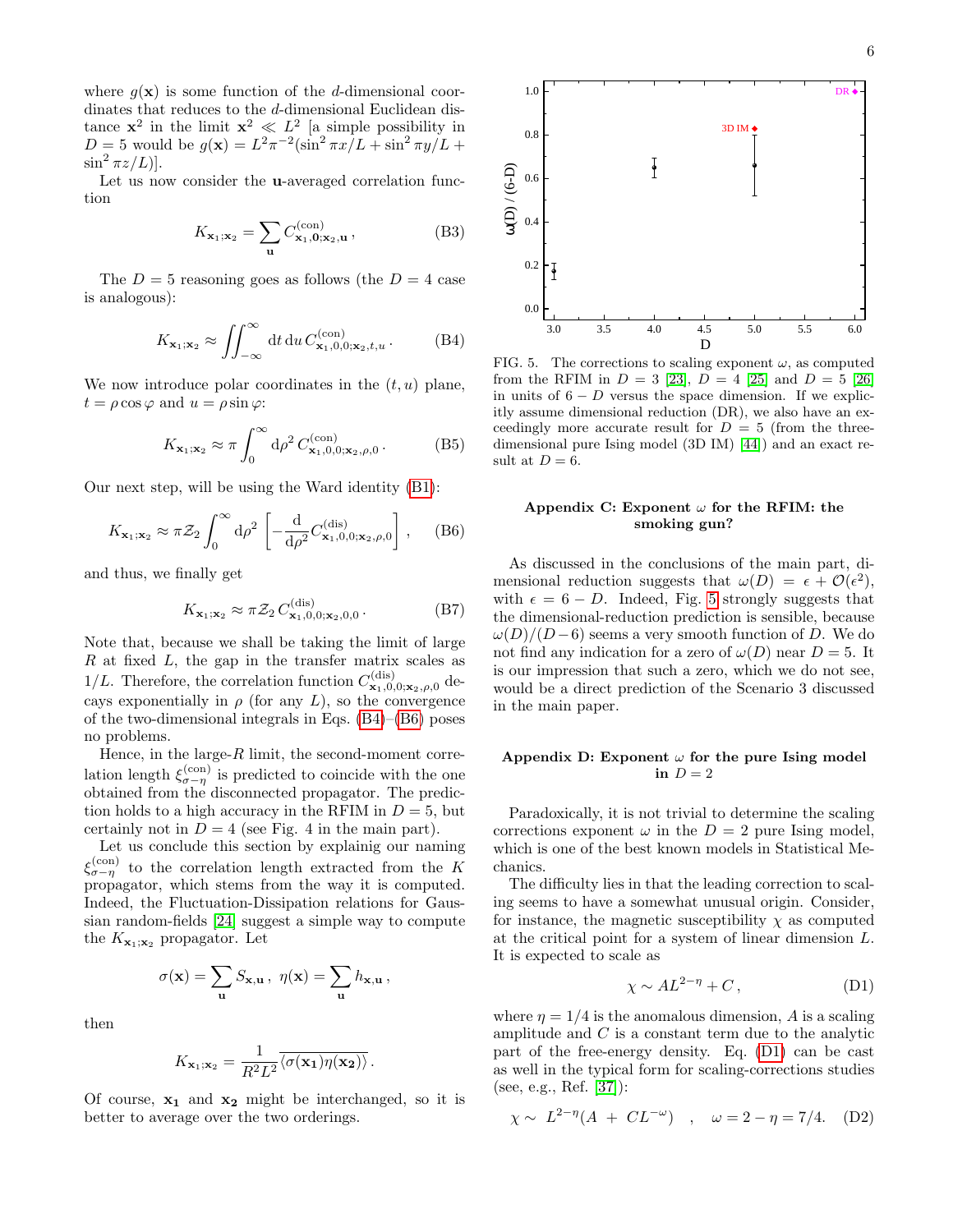However, this exponent  $\omega = 7/4$  is not related to any irrelevant operator, but to the analytic part of the freeenergy. Hence, the reasoning leading us to Eq. [\(D2\)](#page-6-6) makes sense only if the  $\omega$  exponents arising from all the irrelevant operators are larger than 7/4. Only under this assumption the leading corrections to scaling would be given by Eq. [\(D2\)](#page-6-6).

Now, it is well known that an operator associated to the dilution for the q-Potts models in  $D = 2$  (the  $q = 2$ ) Potts model is the Ising model) has dimension 10/3 and then  $\omega = -(D - 10/3) = 4/3$  [\[47\]](#page-8-8). According to the discussion above, the leading corrections to scaling would then be given by  $\omega = 4/3$ , rather than 7/4. However, we think this is not the case, due to a number of theoretical and numerical reasons:

- This dilution operator is outside of the main Kac table of operators for the Ising model. Thus it is not produced by other operators (susch as the Identity, spin or energy operators) and then it is expected that this operator does not contribute to the corrections to scaling. Note that, on the contrary, the operator is inside the Kac table for other Conformal Field Theories (CFT), such as the 3- Potts model [\[48\]](#page-8-9), for instance. In fact, in the limit
- <span id="page-7-0"></span>[1] G. Parisi and N. Sourlas, [Phys. Rev. Lett.](http://dx.doi.org/10.1103/PhysRevLett.43.744) 43, 744 (1979).
- <span id="page-7-1"></span>[2] Y. Imry and S.-k. Ma, [Phys. Rev. Lett.](http://dx.doi.org/10.1103/PhysRevLett.35.1399) 35, 1399 (1975).
- [3] T. Nattermann, in Spin glasses and random fields, edited by A. P. Young (World Scientific, Singapore, 1998).
- <span id="page-7-2"></span>[4] D. P. Belanger, in Spin Glasses and Random Fields, edited by A. P. Young (World Scientific, Singapore, 1998).
- <span id="page-7-3"></span>[5] A. Aharony, Y. Imry, and S.-k. Ma, [Phys. Rev. Lett.](http://dx.doi.org/10.1103/PhysRevLett.37.1364) **37**, [1364 \(1976\).](http://dx.doi.org/10.1103/PhysRevLett.37.1364)
- <span id="page-7-4"></span>[6] A. P. Young, [Journal of Physics C: Solid State Physics](http://dx.doi.org/10.1088/0022-3719/10/9/007) 10[, L257 \(1977\).](http://dx.doi.org/10.1088/0022-3719/10/9/007)
- <span id="page-7-5"></span>[7] J. L. Cardy, [Physics Letters B](http://dx.doi.org/https://doi.org/10.1016/0370-2693(83)91328-X) 125, 470 (1983).
- <span id="page-7-6"></span>[8] G. Parisi and N. Sourlas, [Phys. Rev. Lett.](http://dx.doi.org/10.1103/PhysRevLett.46.871) 46, 871 (1981).
- <span id="page-7-7"></span>[9] D. C. Brydges and J. Z. Imbrie, [Annals of Mathematics](http://dx.doi.org/10.4007/annals.2003.158.1019) 158[, 1019 \(2003\).](http://dx.doi.org/10.4007/annals.2003.158.1019)
- [10] J. Z. Imbrie, Annales Henri Poincaré 4, 445 (2003).
- <span id="page-7-8"></span>[11] J. L. Cardy, "Lecture on branched polymers and dimensional reduction," (2003), unpublished, [arXiv:cond](http://arxiv.org/abs/arXiv:cond-mat/0302495)[mat/0302495.](http://arxiv.org/abs/arXiv:cond-mat/0302495)
- <span id="page-7-9"></span>[12] J. Z. Imbrie, [Phys. Rev. Lett.](http://dx.doi.org/10.1103/PhysRevLett.53.1747) 53, 1747 (1984).
- <span id="page-7-10"></span>[13] J. Bricmont and A. Kupiainen, [Phys. Rev. Lett.](http://dx.doi.org/10.1103/PhysRevLett.59.1829) 59, 1829 [\(1987\).](http://dx.doi.org/10.1103/PhysRevLett.59.1829)
- <span id="page-7-11"></span>[14] G. Parisi, Field Theory, Disorder and Simulations (World Scientific, 1994).
- [15] G. Parisi and N. Sourlas, [Phys. Rev. Lett.](http://dx.doi.org/10.1103/PhysRevLett.89.257204) 89, 257204 [\(2002\).](http://dx.doi.org/10.1103/PhysRevLett.89.257204)
- [16] E. Brézin and C. De Dominicis, [EPL \(Europhysics Let](http://dx.doi.org/10.1209/epl/i1998-00428-0)ters) 44[, 13 \(1998\).](http://dx.doi.org/10.1209/epl/i1998-00428-0)
- <span id="page-7-12"></span>[17] E. Brézin and C. De Dominicis, [Eur. Phys. J. B](http://dx.doi.org/10.1007/s100510170323)  $19, 467$  $(2001)$ .
- <span id="page-7-13"></span>[18] G. Parisi and V. Dotsenko, [Journal of Physics A: Math](http://dx.doi.org/10.1088/0305-4470/25/11/022)[ematical and General](http://dx.doi.org/10.1088/0305-4470/25/11/022) 25, 3143 (1992).
- <span id="page-7-14"></span>[19] V. S. Dotsenko, [Journal of Statistical Mechanics: Theory](http://dx.doi.org/10.1088/1742-5468/2007/09/P09005)

 $q \rightarrow 4$ , the critical points for Potts and the tricritical Potts (which corresponds to the dilution fixed point) merge and, indeed, the dilution operator has a dimension 2 in this limit. It is one example for which one finds  $\omega = 0$ .

- The above analytical reasoning was confirmed in Ref. [\[49\]](#page-8-10). which considered (numerically) various extension of the Ising model (antiferromagnetic Ising model in a magnetic field and the Blume-Capel model). The exponent  $\omega = 4/3$  was not found in any of these models (rather, a correction  $\omega \simeq 2$  was identified). Indeed, the authors of Ref. [\[49\]](#page-8-10) concluded that the dilution contribution to the correction to scaling is indeed given by an exponent  $\omega = 4/3$ , but with amplitudes proportional to  $(q-2)$  and thus is absent for the Ising model, in agreement with CFT predictions. This scenario was supported by simulations of the random-cluster model for q close to 2.
- A recent, very-high accuracy simulation [\[50\]](#page-8-11) found again  $\omega = 7/4$ .

[and Experiment](http://dx.doi.org/10.1088/1742-5468/2007/09/P09005) 2007, P09005 (2007).

- <span id="page-7-15"></span>[20] M. Tissier and G. Tarjus, [Phys. Rev. Lett.](http://dx.doi.org/10.1103/PhysRevLett.107.041601) 107, 041601 [\(2011\).](http://dx.doi.org/10.1103/PhysRevLett.107.041601)
- [21] M. Tissier and G. Tarjus, [Phys. Rev. B](http://dx.doi.org/10.1103/PhysRevB.85.104203) 85, 104203 [\(2012\).](http://dx.doi.org/10.1103/PhysRevB.85.104203)
- <span id="page-7-16"></span>[22] G. Tarjus, I. Balog, and M. Tissier, [EPL \(Europhysics](http://stacks.iop.org/0295-5075/103/i=6/a=61001) Letters) 103[, 61001 \(2013\).](http://stacks.iop.org/0295-5075/103/i=6/a=61001)
- <span id="page-7-17"></span>[23] N. G. Fytas and V. Martín-Mayor, [Phys. Rev. Lett.](http://dx.doi.org/10.1103/PhysRevLett.110.227201) 110, [227201 \(2013\).](http://dx.doi.org/10.1103/PhysRevLett.110.227201)
- <span id="page-7-27"></span>[24] N. G. Fytas and V. Martín-Mayor, [Phys. Rev. E](http://dx.doi.org/10.1103/PhysRevE.93.063308) 93, [063308 \(2016\).](http://dx.doi.org/10.1103/PhysRevE.93.063308)
- <span id="page-7-18"></span>[25] N. G. Fytas, V. Martín-Mayor, M. Picco, and N. Sourlas, [Phys. Rev. Lett.](http://dx.doi.org/10.1103/PhysRevLett.116.227201) 116, 227201 (2016).
- <span id="page-7-19"></span>[26] N. G. Fytas, V. Martín-Mayor, M. Picco, and N. Sourlas, Phys. Rev. E 95[, 042117 \(2017\).](http://dx.doi.org/10.1103/PhysRevE.95.042117)
- <span id="page-7-20"></span>[27] S. Hikami, "Dimensional reduction by conformal bootstrap," (2018), unpublished, [arXiv:1801.09052.](http://arxiv.org/abs/arXiv:1801.09052)
- <span id="page-7-21"></span>[28] N. G. Fytas, V. Martín-Mayor, M. Picco, and N. Sourlas, [Journal of Statistical Physics](http://dx.doi.org/10.1007/s10955-018-1955-7) 172, 665 (2018).
- <span id="page-7-22"></span>[29] J.-C. Anglès d'Auriac, M. Preissmann, and R. Rammal, [J. Physique Lett.](http://dx.doi.org/10.1051/jphyslet:01985004605017300) 46, 173 (1985).
- [30] A. T. Ogielski, [Phys. Rev. Lett.](http://dx.doi.org/10.1103/PhysRevLett.57.1251) 57, 1251 (1986).
- [31] A. A. Middleton, [Phys. Rev. Lett.](http://dx.doi.org/10.1103/PhysRevLett.88.017202) **88**, 017202 (2001).
- [32] A. A. Middleton and D. S. Fisher, [Phys. Rev. B](http://dx.doi.org/10.1103/PhysRevB.65.134411) 65, [134411 \(2002\).](http://dx.doi.org/10.1103/PhysRevB.65.134411)
- <span id="page-7-23"></span>[33] A. A. Middleton, "Scaling, domains, and states in the four-dimensional random field ising magnet," (2002), preprint, [arXiv:cond-mat/0208182.](http://arxiv.org/abs/arXiv:cond-mat/0208182)
- <span id="page-7-24"></span>[34] J. Villain, [Phys. Rev. Lett.](http://dx.doi.org/10.1103/PhysRevLett.52.1543) **52**, 1543 (1984).
- [35] A. J. Bray and M. A. Moore, [Phys. Rev. B](http://dx.doi.org/10.1103/PhysRevB.31.631) **31**, 631 (1985).
- <span id="page-7-25"></span>[36] D. S. Fisher and D. A. Huse, [Phys. Rev. Lett.](http://dx.doi.org/10.1103/PhysRevLett.56.1601) 56, 1601 [\(1986\).](http://dx.doi.org/10.1103/PhysRevLett.56.1601)
- <span id="page-7-26"></span>[37] D. J. Amit and V. Martín-Mayor, [Field Theory, the](http://dx.doi.org/10.1142/9789812775313_bmatter)